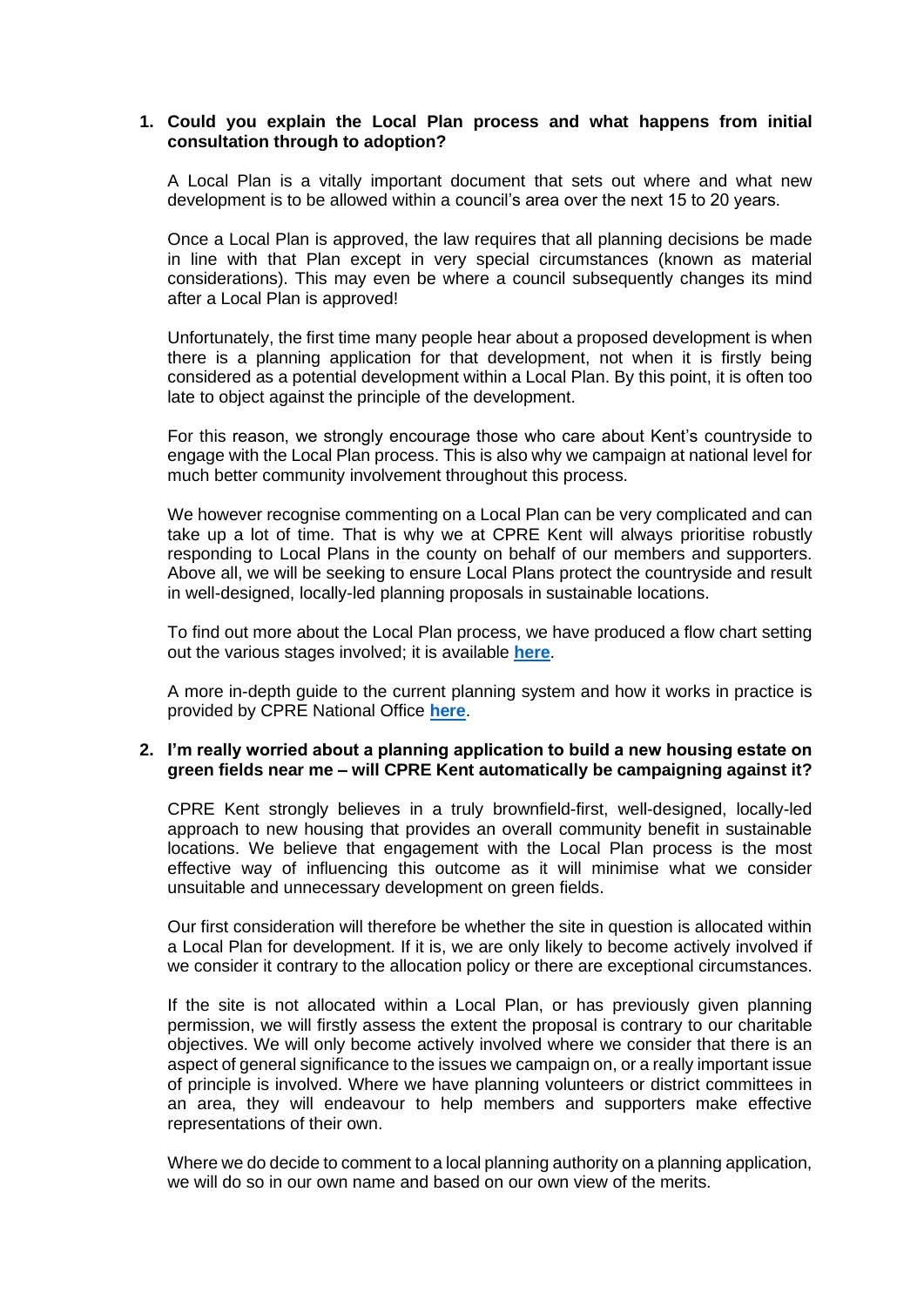We are however not a substitute for local action groups and are keen to empower communities to shape their neighbourhoods. As a local resident you may therefore wish to consider running your own campaign and we would certainly assist members where we have capacity. We would not however assist one interest group against another, or express views that could be construed as party-political.

## **3. My neighbour has submitted a planning application and I want to object – is that something CPRE Kent can help me with?**

We are always happy to discuss concerns about individual planning applications and other issues where those concerns are within our charitable remit. It is however worth noting that CPRE Kent has no official jurisdiction and as a charity we can only advise.

Where we have planning volunteers or district committees in an area, they will endeavour to help members and supporters make effective representations of their own. We also employ professional planners who may be able to assist where there is an aspect of general significance to the issues we campaign on, or a really important issue of principle is involved.

However, CPRE Kent is a charity dependent for the funding of its work on the subscriptions of individuals and organisations that join CPRE as members, and on legacies, donations and grants. We therefore do not have the resources to monitor or comment on the hundreds of planning applications received by all local planning authorities within Kent, many of which do not impact materially on the countryside. When members do contact us, we will seek to respond as quickly as resources, capacity and competing priorities allow.

In more general terms, while the circumstances of each application will be unique, our top tips to responding to an application are:

- Be clear and courteous, avoid personal issues that are not planning-related and concentrate on the facts of the case.
- Don't include information that is exaggerated or cannot be substantiated.
- Use your local knowledge. This may be personal experience of traffic within your area, or it may be your local knowledge of the flora and fauna.
- If you are a near-neighbour, be clear about how you think the proposed development is going to impact upon you.
- Gather as much supporting evidence as you can and remember to attach it to your submission. Photos can be particularly effective in this regard.
- Include details of any changes to the application or actions that could be taken that may overcome your concerns.
- Make sure your comment is in on time and ensure your letter or email clearly states the planning application number and site address.

For more advice in responding effectively, CPRE National Office has produced a useful guide providing general advice on how to respond to planning applications; it is available **[here](https://www.cpre.org.uk/resources/how-to-respond-to-planning-applications/)**.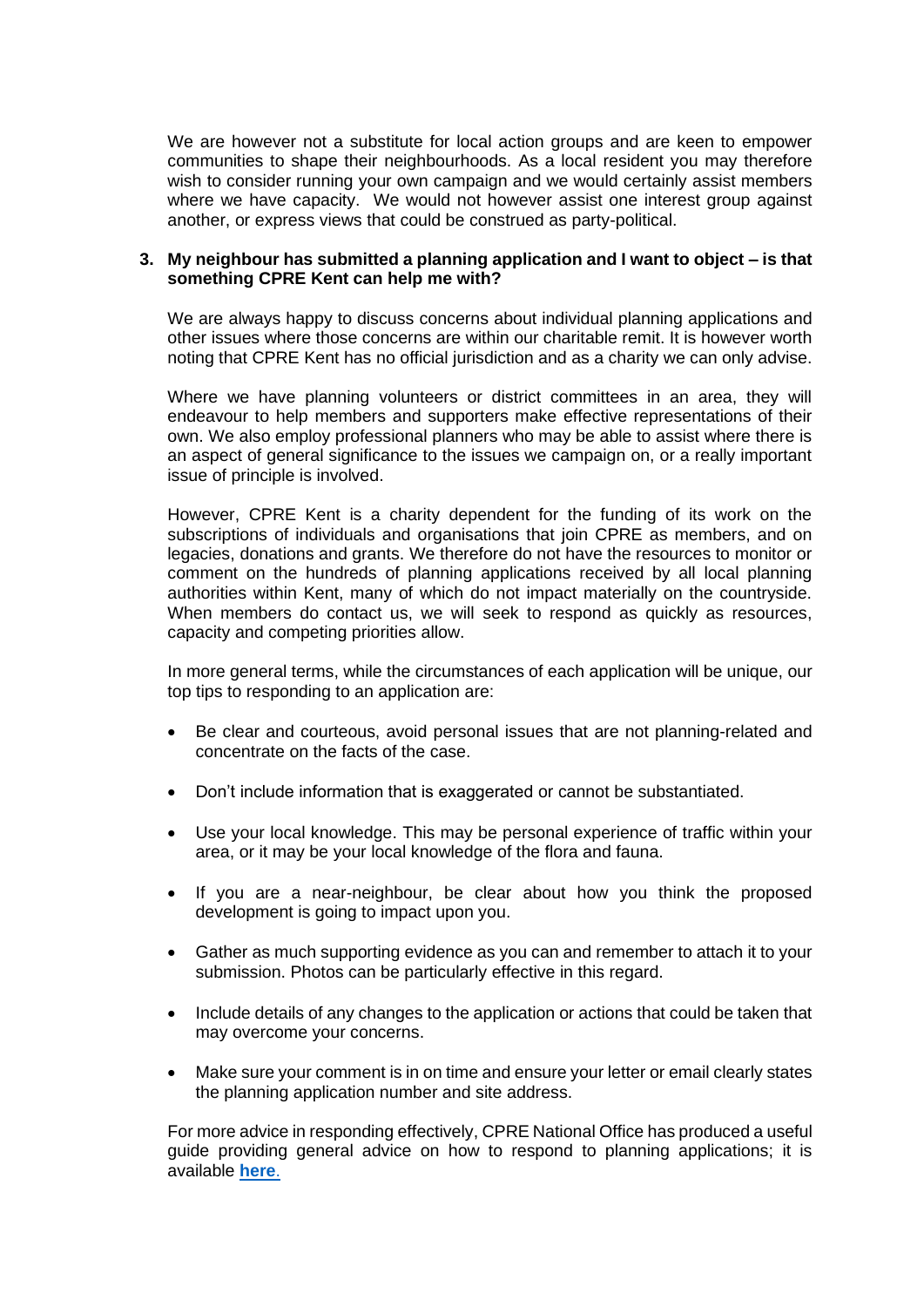Planning Aid England also provides planning advice and support to help individuals and communities engage with the planning system and get involved in planning their local area. More information can be found **[here](https://www.rtpi.org.uk/planning-advice/)**.

### **4. I want to object to an application that has gone to appeal – is that something CPRE Kent can help me with?**

As with planning applications in general, we may become involved with planning appeals where there is an aspect of general significance to the issues we campaign on, or a really important issue of principle is involved. However, if this is the case, it's also very likely we will have been involved with the application long before it gets to the appeal stage.

In most instances, this will involve ensuring the inspectorate is fully aware of all concerns raised within our appeal representation. In the most exceptional of cases and subject to approval from our Board of Trustees, we may seek to take a more active role in the appeal and apply to become what is known as a Rule 6 party.

Where we are not already actively involved, we will nonetheless endeavour to help members and supporters make effective representations of their own as capacity allows. You may contact us using this **[form](https://cprekent.org.uk/contact-us/)**.

### **5. Why is my council saying we need so many new homes? How can I challenge this?**

National government has committed to ensuring 300,000 houses are built every year in England. To inform this, the National Planning Policy Framework (NPPF) requires each council to undertake a housing-needs assessment that follows a standard method of calculating how many houses are need for that council area.

While councils can depart from the standard method, this is only if exceptional circumstances justify an alternative approach and must still reflect current and future demographic trends and market signals. So far in Kent no council considers there to be exceptional circumstances to depart from the standard method.

If the development industry fails to build the number of houses deemed required within a council area, that council can be punished by requiring more houses to be built, or by a general presumption being applied that all planning permissions for new houses be allowed unless there are exceptional circumstances, or by both these things at the same time.

CPRE Kent and CPRE at a national level are campaigning for a more refined approach to calculating need and help prevent proposed further changes to the calculation that would have led to even higher numbers within Kent. By joining and supporting CPRE Kent you will be assisting in this campaign.

# **6. Is there a guide to planning jargon?**

We share the concern that the overly technical and legalistic language used by the planning industry acts as a barrier to effective community engagement. The Planning Portal website provides a useful summary of phrases relating to land use and planning matters in England; it is available **[here](https://www.planningportal.co.uk/directory/4/glossary/category/7)**.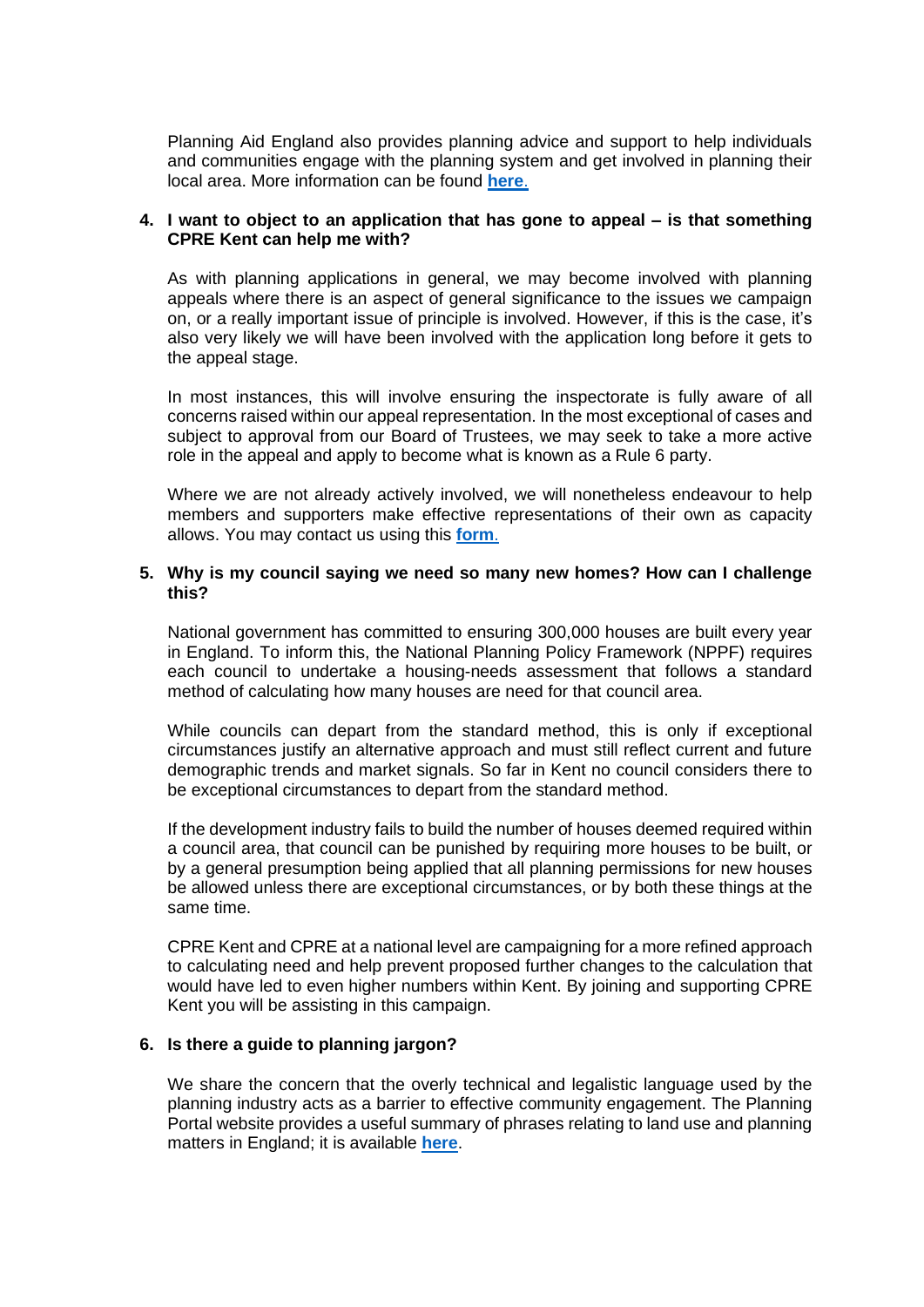The Planning Geek website also provides a comprehensive glossary of the various acronyms you are likely to encounter within a planning report; it is available **[here](https://www.planninggeek.co.uk/glossary/)**.

#### **7. There is a tree under threat in my area – what can I do to protect it?**

Trees are the responsibility of the landowner but may be protected by a Tree Preservation Order (TPO) or because they're in a conservation area.

If there is a TPO or the tree is in a conservation area, then it's an offence to damage, cut down or destroy the tree in any way without getting permission first. Anyone who prunes or cuts down a tree without permission could be prosecuted and receive an unlimited fine. They will also be required to plant replacement trees in the same location.

If a protected tree is in imminent danger of being felled or damaged, you should contact your local council immediately. You may also wish to contact Kent Police on 101. Your council will be able to confirm whether a tree is protected or not.

If a tree is not already protected or within a conservation area, then one can apply to have a TPO placed on it. If a tree is in imminent danger of being felled and is not in a conservation area, then an emergency TPO can be applied for if certain criteria are met.

To find out more about protecting trees, the TPO process and trees in conservation areas, we have produced a **[flow chart](https://cprekent.org.uk/wp-content/uploads/2022/05/Tree-flow-charts-new.pdf)** setting out the various stages involved available **[here](https://cprekent.sharepoint.com/:b:/g/EV0Yvv-0eUNFgNqiJowRJ6ABEhWdhQO6pBTJzUzXsof2uA?e=nbPjAW)**.

### **8. I am really concerned about the impact a proposed development will have on local wildlife – what can I do?**

CPRE Kent shares the view that all development must be designed and delivered in a way that contributes to nature's recovery, not its decline. We will often work closely with sister charities such as The Wildlife Trusts and the RSPB to ensure nature is protected from and/or integrated into development, not lost to development.

The following are positive actions we would encourage you to undertake:

- Proactively record all wildlife (flora and fauna) with the Kent and Medway Biological Records Centre – details of how to do this can be found **[here](https://www.kmbrc.org.uk/submitting-records-to-kmbrc)**.
- Identify trees that you think may require a TPO
- Join your local CPRE Kent committee
- Keep up to date with the Local Plan process in your area

If you feel a wildlife crime is in process, take photographs for evidence, ring 101 and report a wildlife crime in progress, contact planning enforcement. Further details of how to report wildlife crime can be found on the Kent Police website **[here](https://www.kent.police.uk/advice/advice-and-information/wc/wildlife-crime/what-you-can-do-about-wildlife-crime/)**.

#### **9. Someone is ignoring planning rules in my area – what can I do?**

Where there appears to be a breach of the planning rules, this should be reported to your local council to investigate. Most councils have online forms to do this, though if you are concerned about reporting directly, your parish or town council will often be willing to report on your behalf.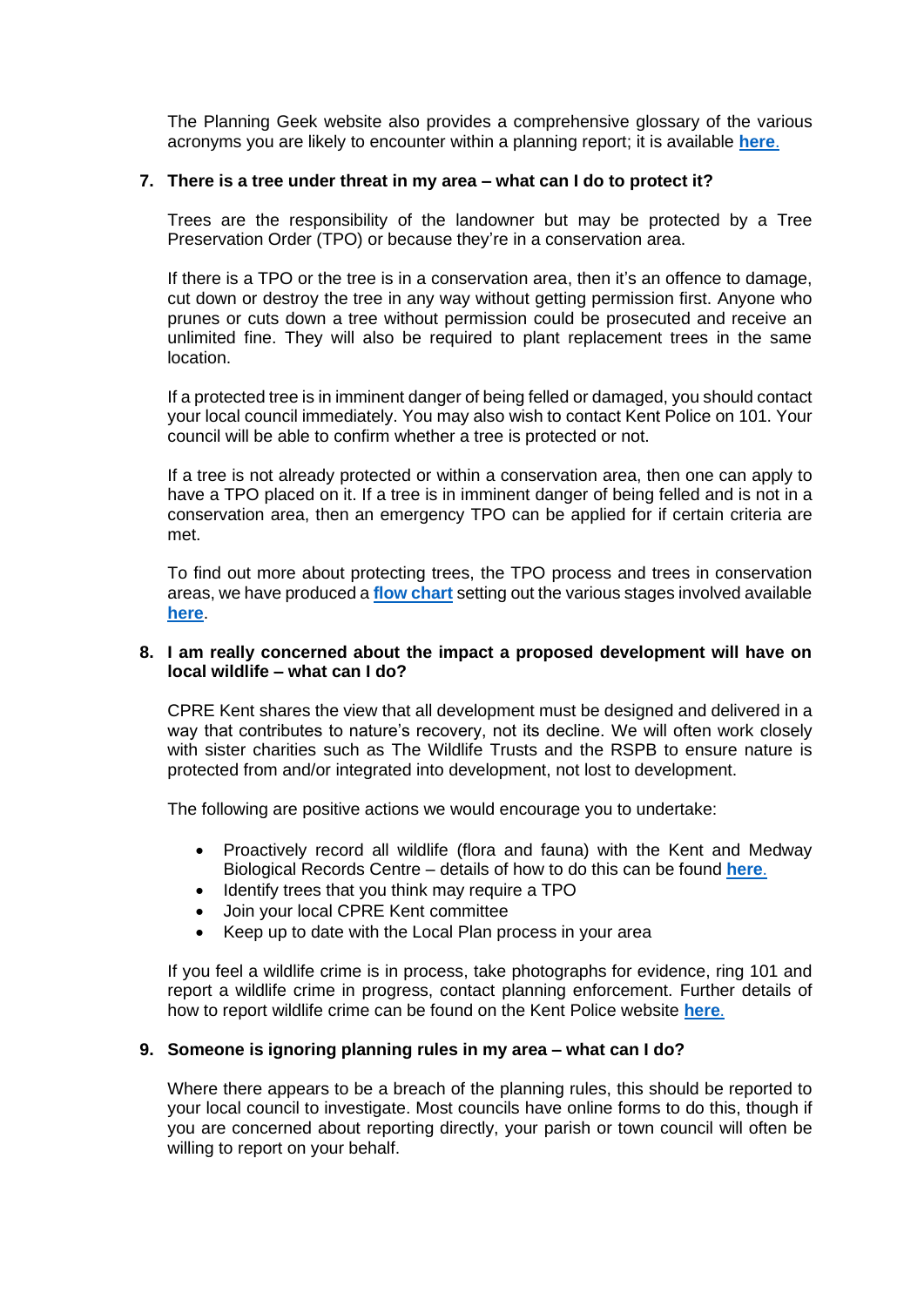Once reported, all councils have a duty to investigate potential breaches. How they go about this and the likely timescales involved vary from council to council, though all are required to have an Enforcement Plan published on their websites clearly explaining what they will do.

The first step will be confirming whether there has been a breach of planning control and you may be asked to assist the council in evidencing those harder-to-prove breaches such as an ongoing change of use. Where there is a clear breach of planning control, planning law requires the breach to be something that would not be granted planning permission for the council to take formal action.

If you do not feel that the council adequately investigated the breach or disagree with its assessment, this should firstly be challenged via its internal complaints procedure and then then taken to the Local Government Ombudsman: click **[here](http://www.lgo.org.uk/make-a-complaint)**.

CPRE Kent may assist where a breach is likely to lead to significant and irreversible harm to the countryside or wildlife.

## **10. What else can I do to support Kent's countryside?**

Voices like CPRE Kent help make sure that our countryside, rural businesses and communities thrive and are part of our national and local conversation. Everyone can however do their little bit to help as even doing something small can make a big difference. The following are some top tips from the CPRE Kent team at Charing to support Kent's countryside:

- 1. **Create a wildlife haven in your garden.** Plant pollinator-friendly plants, create a log pile and stop using herbicide, pesticides and peat-based composts. Further suggestions from CPRE Kent's very own Vicky Ellis can be found **[here](https://cprekent.org.uk/tag/wildlife-gardening/)**.
- 2. **Buy local, shop organically if you can.** Buying fresh local organic food is not only a great way to support local farmers while reducing your carbon footprint, it also supports shops that may be important for members of the community who don't have access to transport or need to stay closer to home.
- 3. **Holiday in Kent.** Rural areas are some of the most popular UK holiday destinations and spending your money here rather than abroad can help support these rural communities. If you are holidaying at home, make sure you're visiting local attractions. Not only is this a great way of learning about the area, supporting local businesses is incredibly important to ensuring that rural communities are viable and sustainable. Have a look at the [Visit Kent](https://www.visitkent.co.uk/) website for some more inspiration.
- 4. **Don't buy single-use plastics.** Up to 12 million metric tonnes of plastic leak into the oceans each year, a figure that could double by 2025, with 40 per cent of marine species known to ingest marine debris. Simple steps like always ensuring you have a flask or reusable bottle in your bag when you are out and about add up to making a huge difference.
- 5. **Turn off all unnecessary outside lighting.** Artificial light at night (ALAN) can have a terribly negative effect on wildlife, from bats to moths to the flowers on which they feed. Find more info **[here](https://cprekent.org.uk/environment/our-stolen-night-skies/)**.
- 6. **Inspire your children to love the countryside.** A large population of the UK live in urban areas and don't make it out into the countryside. Research published by